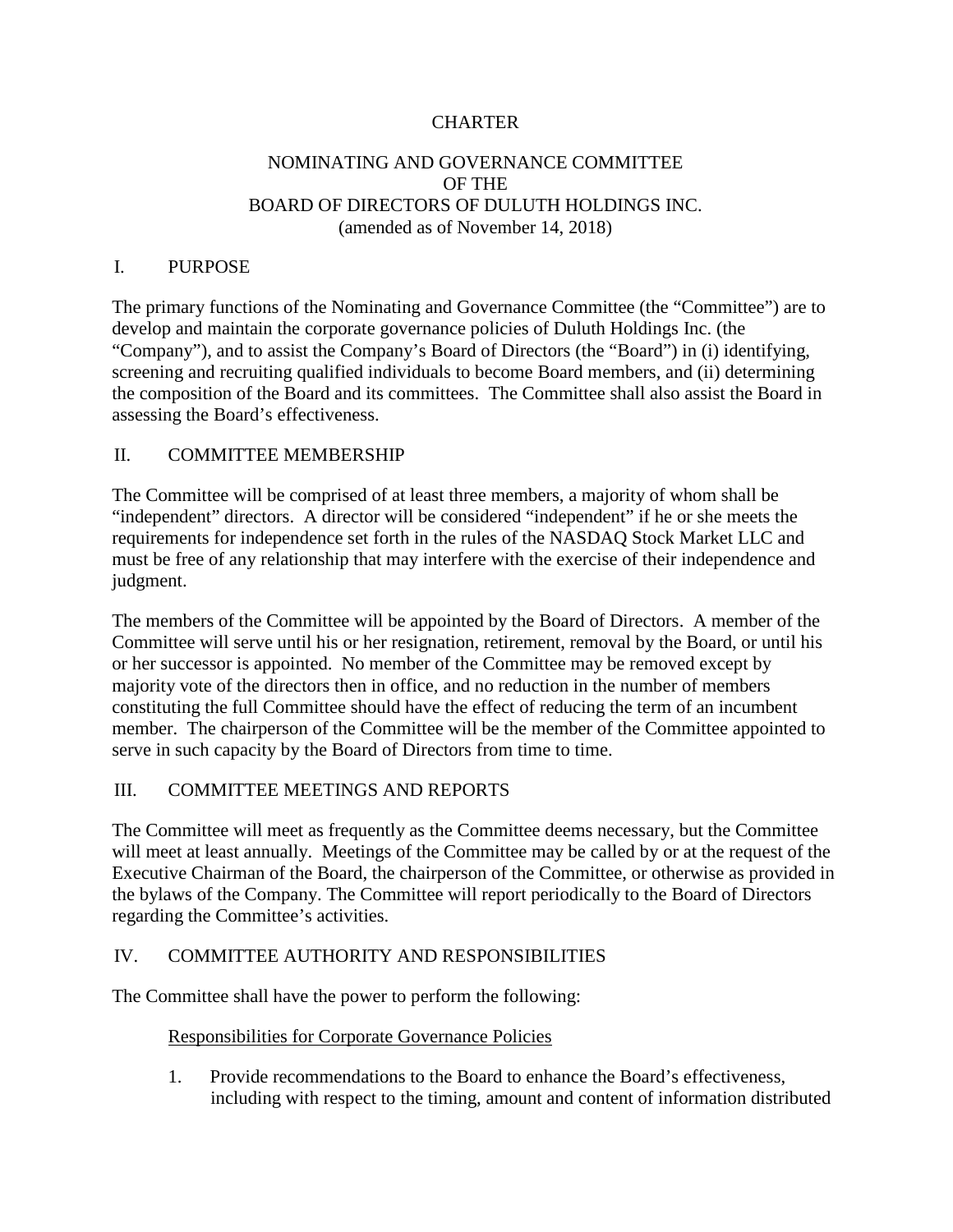to Board members, the size and composition of the Board, and the frequency of Board meetings.

- 2. Develop and recommend to the Board corporate governance policies, reevaluate such policies periodically and recommend to the Board any revisions that the Committee deems necessary or appropriate for the Board to discharge its responsibilities more effectively.
- 3. Consider any other corporate governance issues that arise from time to time, and develop appropriate recommendations for the Board.

Review and Assess Board Membership Needs and Recommended Board Nominees

- 4. Periodically assess the Board's needs and identify suitable candidates for consideration as nominees to the Board. In identifying any candidates, the Committee shall consider whether each candidate would qualify as independent, and where appropriate, his or her financial expertise, and any other qualifications the Committee deems relevant.
- 5. Review the qualifications of all candidates proposed for Board membership, including any candidates nominated by shareholders in accordance with the Company's bylaws.
- 6. Annually recommend to the Board of Directors the nominees to stand for election at the Annual Meeting of Shareholders of the Company and, as necessary or deemed appropriate, recommend nominees to fill vacancies on the Board.
- 7. Develop and periodically review succession plans for the directors, including succession plans for the Executive Chairman, and periodically report to the Board of Directors on these matters.
- 8. Coordinate the annual self-evaluation of the performance of the Board and each of its committees.

## Make Recommendations Regarding Committees and Committee Memberships

9. Recommend the creation of committees of the Board and recommend directors to be selected for membership on committees of the Board in accordance with the Company's bylaws. The Committee will also recommend to the Board proposed changes to the size and composition of any committee and the qualifications for membership on each committee.

## D&O Insurance and Other

10. Evaluate and recommend to the Board appropriate levels and terms of the Company's insurance for officers and directors.